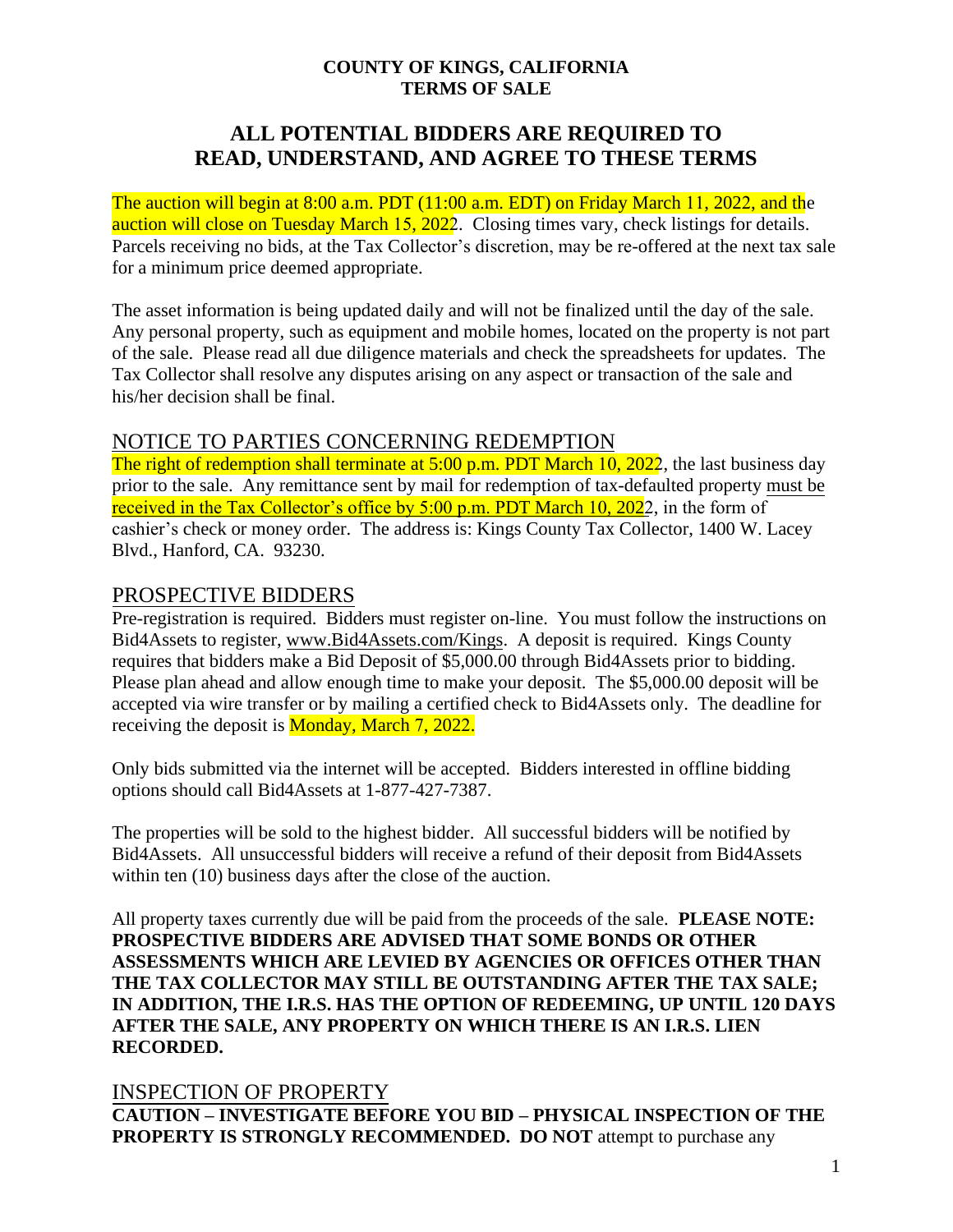property at the auction unless, **prior to the auction,** an investigation has been made into the title, exact location, desirability, and usefulness of the properties available.

The sale of these properties should not, in any way, be equated to real estate sales by licensed salespersons, brokers and realtors. The exact location, desirability and usefulness of the properties must be determined by the prospective buyer. It is recommended that bidders consult with the Zoning Department of any city within which a particular parcel lies or the County Planning Department for an unincorporated area parcel. Should the successful buyer desire a survey of the property, it will be at the buyer's own initiative and expense. **The burden is on the purchaser to thoroughly research, before the sale, any matters relevant to his or her decision to purchase, rather than on the County, whose sole interest is the recovery of back taxes.**

## NO COUNTY GUARANTEE

ALL PROPERTIES ARE SOLD AS IS. The County of Kings makes no guarantee, expressed or implied, relative to the title, location or condition of the properties for sale. The descriptions provided are based on the official records of the Kings County Assessor-Recorder's Office and are presumed to be correct. The property to be sold may be approximately located from maps provided in the due diligence area at Bid4Assets. Information is provided to prospective bidders WITHOUT WARRANTY and is for the convenience and guidance in locating all parcels. The Tax Collector shall not be held responsible for typographical errors. No warranty is made by the County, either expressed or implied, relative to the usability, the ground location, or property lines of the properties. The Tax Collector cannot guarantee the condition of the property nor assume any responsibility for conformance to codes, permits or zoning ordinances. Per R&T code 3692.3, the County of Kings, makes no promises on property conditions and makes no promises to warn about property conditions.

Parcels offered for sale may contain hazardous wastes, toxic substances, or other substances regulated by federal, state, and local agencies. The County of Kings, in no way, assumes any responsibility, implied or otherwise, for any costs or liability of any kind imposed upon or voluntarily assumed by a buyer or any other owner to clean up, or otherwise bring into compliance according to federal, state, or local environmental laws for any parcel purchased. The Tax Collector shall not have any duty to investigate the status of any parcel with regard to contamination by environmentally hazardous materials.

### SETTLEMENT OF PURCHASE

The deposit of the successful bidder becomes a non-refundable security deposit until complete payment of all auctions won has been tendered. The successful bidder must provide payment in full (less deposit held) by Friday March 18, 2022, to Bid4Assets. A California documentary transfer tax will be added to, and collected with, the full purchase price. This tax is calculated at the rate of \$.55 for each \$500.00 or fractional thereof, if purchase price exceeds \$100.00. The settlement amount may be made via wire transfer or by mailing a certified check to Bid4Assets. Personal checks, Traveler's Checks and credit cards will **not** be accepted. **ALL SALES ARE FINAL.**

### *Winning bidders who do not perform on all auctions won will forfeit their deposit to Kings County.*